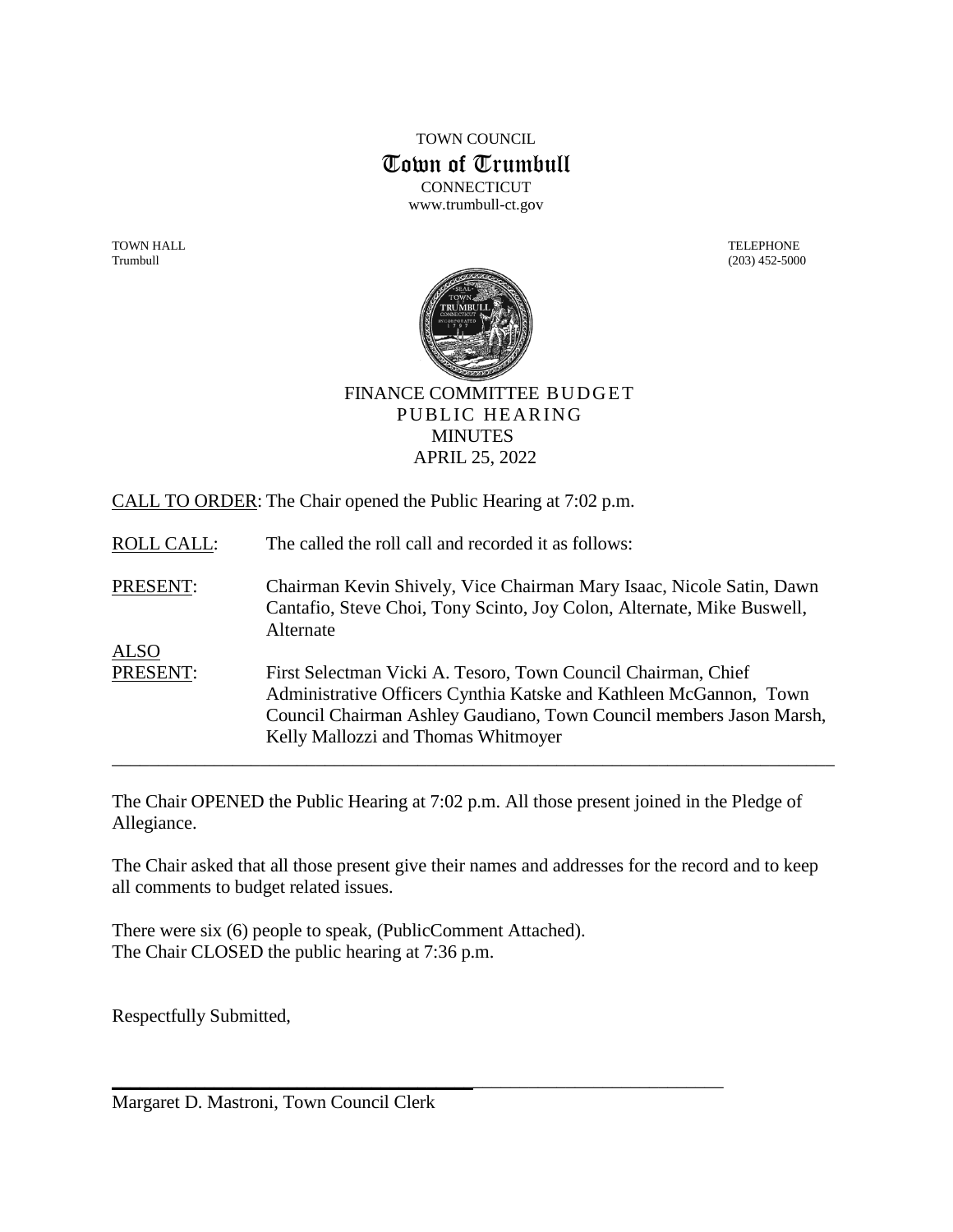## PUBLIC HEARING COMMENT

Budget Related Comments:

- 1. Jonathan Dizney of 43 Lafayette Drive, a member of the PTA Council and PTA president of Madison Middle School spoke in favor of the BOE budget and the additional funds from the BOF, this is a critical first step and a modest correction of what is needed in the future. He hopes the Council funds the BOE to maximum that they can. The school system may need more than a 2%-3% increase in the future and he extended his gratitude for everyone's work this year.
- 2. Frank Squiccimarro of 5109 Madison Avenue and Trumbull PTA Council president spoke in favor of keeping the BOE budget increase by the BOF.
- 3. Steve Sinise of 17 Samuel Street questioned what the budget increase was over the last year. It was noted the first selectman's budget was a 2.94% increase over last year's budget, the BOF did increase over that. It is not known how much that will be in a tax increase because the BOF sets the mill rate in June. It will also depend on the assessment of a particular house, because this is a reval year it does not work the same way as it normally does.

Non-Budget Related Comments, (Bonded Projects and/or potential projects or issues are not included in this operating budget:

The Chair noted further discussion on non-budget related topics could be had at a later date, the committee members and anyone who is present at this meeting would make themselves available for discussion to anyone who wants to understand more about these topics. It was noted public hearings are not for back and forth conversation, they are to hear the public's comments.

- 1. Miriam Goldberg of 71 Johnson Street spoke to her concern of a pool and a social place at Hardy Lane.
- 2. Tony D'Aquilla of 29 Valley View Road spoke against the Town Council holding the public hearing via videoconference, he is not comfortable with Zoom and did not think it was appropriate or that he was given a proper opportunity to be heard. He asked that the public hearing be continued.
- 3. Steve Sinise of 17 Samuel Street stated he has lived in town since 1989 this was his first time to a town meeting and echoed Mr. D'Aquila's comments. He found it hard to find information on the budget and suggested using the reverse 911 call system to notify the people of the meeting. He also noted something has to happen with paving, Williams Road is in poor shape, his car has been damaged by its condition and there are also issues with traffic from the Starbucks in Trumbull Center, (traffic backs up the hill).